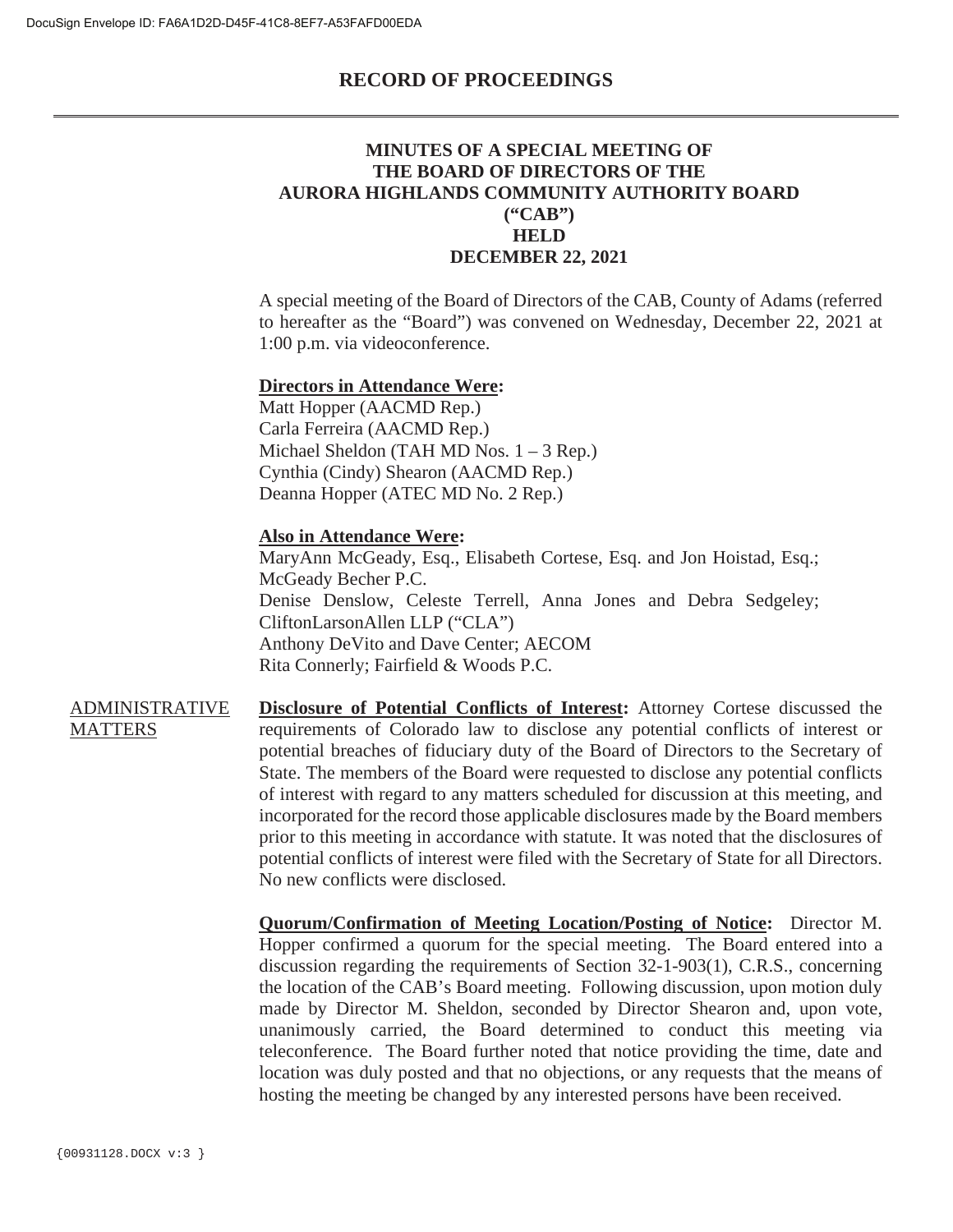# **RECORD OF PROCEEDINGS**

**Agenda:** The Board considered the proposed Agenda for the CAB's special meeting. Following discussion, upon motion duly made by Director M. Sheldon, seconded by Director Shearon and, upon vote, unanimously carried, the Agenda was approved, as presented and the absence of Director Kathleen Sheldon was excused.

**Public Comment:** None.

None.

CONSENT AGENDA

FINANCIAL **MATTERS** 

**CAB and Aerotropolis Area Coordinating Metropolitan District ("AACMD") Engineer's Report and Verification of Costs Associated with Public Improvements (Draw No. 43) Engineer's Report and Verification of Costs No. 20 prepared by Schedio Group LLC ("Engineer's Report (Draw 43)"):** Following review and discussion, upon a motion duly made by Director M. Sheldon, seconded by Director Shearon and, upon vote, unanimously carried by roll call, the Board accepted the Engineer's Report (Draw 43).

**Project Fund Requisition No. 02, under the CAB's 2021A Bonds for reimbursement to Aurora Highlands, LLC:** Attorney McGeady and Ms. Sedgeley reviewed the Requisition with the Board. Following discussion, upon a motion duly made by Director D. Hopper, seconded by Director M. Sheldon and, upon vote, unanimously carried by roll call, the Board approved the Project Fund Requisition No. 02, under the CAB's 2021A Bonds for reimbursement to Aurora Highlands, LLC, in an amount not to exceed \$2,165,113.07.

**Project Fund Requisition No. 03, under the CAB's 2021A Bonds for funding of Construction Reserve Fund:** Attorney McGeady and Ms. Sedgeley reviewed the Requisition with the Board. Following discussion, upon a motion duly made by Director D. Hopper, seconded by Director M. Sheldon and, upon vote, unanimously carried by roll call, the Board approved the Project Fund Requisition No. 03, under the CAB's 2021A Bonds for funding of Construction Reserve Fund, in the amount of \$2,000,000.00.

### OTHER BUSINESS None.